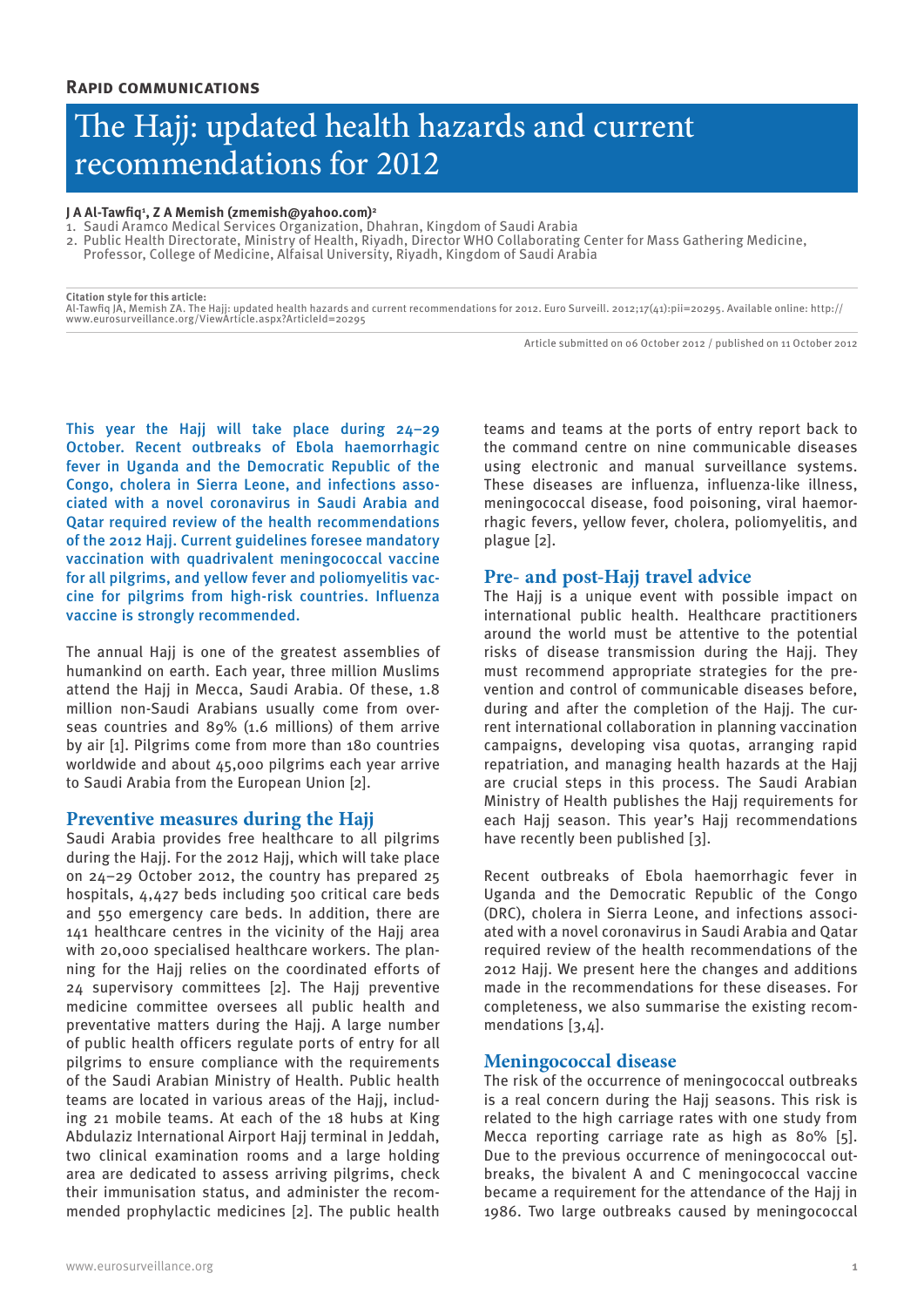serogroup W135 in 2000 and 2001 [6-8] resulted in an extension of the previous requirement to include serogroups Y and W135, and the quadrivalent (A, C, Y, W135) meningococcal polysaccharide vaccine was included as a requirement for a Hajj visa in May 2001 [9]. In addition, visitors arriving from countries in the African meningitis belt receive chemoprophylaxis with ciprofloxacin tablets (500 mg) at the port of entry to lower the rate of meningococcal carriage. It is estimated that about 400,000 to 460,000 pilgrims receive the recommended doses at the port of entry in Saudi Arabia. Compliance with meningococcal vaccination among arriving international pilgrims exceeded 97% in 2011 [1].

# **Yellow fever**

In accordance with the International Health Regulations 2005, all travellers arriving from countries identified by the World Health Organization (WHO) as areas at risk of yellow fever must present a valid yellow fever vaccination certificate showing that the person was vaccinated at least 10 days previously and not more than 10 years before arrival at the border. In the absence of such a certificate, the individual will be placed under strict surveillance for six days from the date of vaccination or the last date of potential exposure to infection, whichever is earlier. Health offices at entry points will be responsible for notifying the appropriate Director General of Health Affairs in the region or governorate about the temporary place of residence of the visitor. Aircrafts, ships and other means of transportation arriving from countries affected by yellow fever are requested to submit a certificate indicating that it applied disinfection in accordance with methods recommended by the WHO.

#### **Risks of respiratory tract infections**

Acute upper respiratory tract infections (URTIs) are the most common disease during Hajj. There are many factors promoting the spread of respiratory pathogens, including close contact among pilgrims, shared sleeping tents and dense air pollution [2]. The pathogens causing URTIs among pilgrims are respiratory syncytial virus (RSV), parainfluenza virus, influenza virus and adenovirus [10]. The rates of different types of respiratory virus infections are as follows: influenza  $(9.8\%)$ , parainfluenza  $(7.4\%)$ , adenovirus  $(5.4\%)$  and RSV (1.4%) [11]. Because of overcrowding and the fact that many Muslims come from countries where tuberculosis (TB) is endemic, pulmonary tuberculosis was a leading cause of hospitalisation in patients with community-acquired pneumonia [12]. The estimated risk of tuberculosis acquisition during the Hajj is thought to be around 10%, based on the use of pre-visit and postvisit QuantiFERON TB assay test [13]. In another community-based survey of the epidemiology of tuberculosis in Saudi Arabia, positive tests using purified tuberculin antigens were more frequent in Saudi Arabians living in the Holy cities hosting pilgrims compared to other cities in Saudi Arabia [14]. The development of strategies to reduce the transmission of TB during the Hajj is a challenge for which no evidence-based approved measures are available to date. The Saudi Arabian Ministry of Health continues to recommend wearing face mask in crowded places and changing them frequently to minimise transmission of respiratory infections. Controlling tuberculosis transmission in mass gatherings is an area that needs urgent research studies. [14].

# **Novel coronavirus infection**

Of particular interest is the recent report of two cases of acute respiratory failure associated with a novel coronavirus. Both patients were previously healthy adults. The cases occurred a few months before the 2012 Muslim Hajj season. The first case of infection with the novel coronavirus was identified in a Saudi Arabian national, who died in June 2012 [15,16]. The second case was a patient from Qatar who was transferred to a hospital in London, United Kingdom in early September 2012 [17]. Available data to date do not support humanto-human transmission of this novel coronavirus, and zoonotic transmission is highly suspected. In the second case of this novel coronavirus infection, none of the 64 close contacts developed severe disease, 13 of them (20%) reported mild respiratory symptoms, and the novel coronavirus was not detected in 10 symptomatic contacts who were tested [17].

The WHO does not recommend any travel restrictions to or from Saudi Arabia. The current case definitions from the WHO [18] and from the Saudi Arabian Ministry of Health can be found on the WHO website (http:// www.who.int/csr/disease/coronavirus\_infections/ case\_definition/en/index.html) and in Table 1, respectively. The practice of good hand hygiene and cough etiquette was associated with less respiratory illness among United States travellers to the 2009 Hajj [19]. It is recommended that pilgrims continue to practice proper hand hygiene, protective behaviours and cough etiquette to further decrease the occurrence of respiratory diseases.

#### **Food-borne diseases and cholera**

Diarrhoeal illnesses during mass gathering including Hajj are a potential health hazard. Many factors may contribute to this problem including: inadequate standards of food hygiene, shortage of water, the presence asymptomatic carriers of pathogenic bacteria, and the preparation of large numbers of meals poorly stored by pilgrims. There are only few studies describing the incidence and aetiology of traveller's diarrhoea during the Hajj. In one study, diarrhoea was the third most common cause (6.7%) of hospitalisation [20]. Another study describes an outbreak of diarrhoeal illness in a small number of soldiers during the Hajj season [21]. As a precautionary measure the Saudi Arabian Ministry of Health strongly enforces that pilgrims are not allowed to bring fresh food into Saudi Arabia. Only properly canned or sealed food or food stored in containers with easy access for inspection is allowed in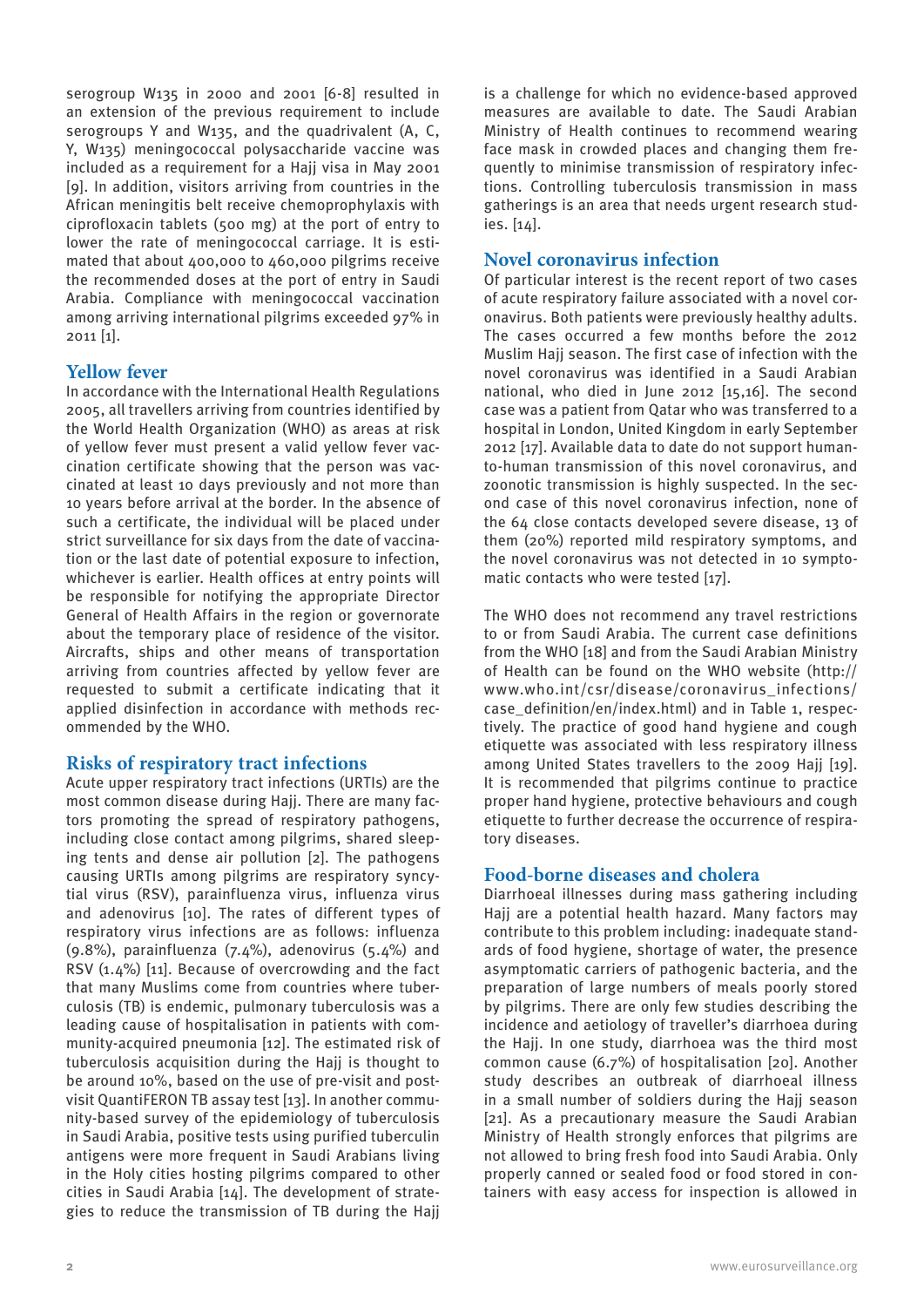#### **Table 1**

Severe respiratory disease associated with novel coronavirus: case definition by the Saudi Arabian Ministry of Health

|                | Clinical definition                                                                                                                                                                                                                                                                                        | Epidemiological criteria | Laboratory data                                                                |
|----------------|------------------------------------------------------------------------------------------------------------------------------------------------------------------------------------------------------------------------------------------------------------------------------------------------------------|--------------------------|--------------------------------------------------------------------------------|
| Suspected case | A person requiring hospitalisation with community-<br>acquired acute respiratory syndrome<br>Symptoms include: fever $(\geq 38$ °C) and cough, with<br>confirmed lower airway involvement (clinical and<br>radiological evidence of pneumonia) not explained by<br>any other infection or other aetiology. | None                     |                                                                                |
| Confirmed case | As for suspected case                                                                                                                                                                                                                                                                                      | None                     | A person with laboratory-<br>confirmed infection with the<br>novel coronavirus |

small quantities, sufficient for one person for the duration of their trip.

Cholera is another risk during the Hajj, especially in light of the continued occurrence of outbreaks in different countries. As of 20 September 2012, a total of 19,283 cases, including  $276$  (1.4%) deaths have been reported in the ongoing cholera outbreak in Sierra Leone since the beginning of the year [22]. The highest numbers of cases occurred in the Western area of the country where the capital city of Freetown is located. In addition, the WHO reported a sharp increase in the number of cholera cases in July in the DRC and many other countries [23]. The Ministry of Health of Saudi Arabia has updated its public health staff at all ports of entry for pilgrims, to be observant of all pilgrims coming from areas where cholera has been reported by WHO, and to maintain a high level of vigilance for any signs and symptoms of diarrhoea, and to continue surveillance at their camps and initiate quarantine and contact tracing once a case is suspected. Emphasis is being placed on early detection of cases and timely provision of treatment at all Hajj premises, once pilgrims have passed the ports of entry while incubating the disease.

# **Poliomyelitis**

Poliomyelitis is still predominant in certain countries around the world. The attendance of visitors from these countries to the Hajj may pose a health risk for other visitors. All travellers arriving from polioendemic countries and re-established transmission countries, namely Afghanistan, Angola, Chad, the DRC, Nigeria and Pakistan, regardless of age and vaccination status, should receive one dose of oral poliovirus vaccine (OPV). Proof of OPV vaccination at least six weeks prior departure is required to apply for entry visa for Saudi Arabia. These travellers will also receive one dose of OPV at borders points on arrival in Saudi Arabia. The same requirements are valid for travellers from recently endemic countries at high risk of reimportation of poliovirus, i.e. India (Table 2).

Polio cases secondary to wild poliovirus importation or to circulating vaccine-derived poliovirus in the past 12 months have been reported in the following countries: China, Central African Republic, Côte d'Ivoire, Kenya, Mali, Niger, Somalia and Yemen [4]. All visitors aged under 15 years travelling to Saudi Arabia from these countries should be vaccinated against poliomyelitis with the OPV or inactivated poliovirus vaccine (IPV). Proof of OPV or IPV vaccination six weeks prior to application is required for entry visa. Irrespective of previous immunisation history, all visitors under 15 years arriving in Saudi Arabia will also receive one dose of OPV at border points (Table 2).

#### **Ebola outbreaks**

Two large outbreaks of Ebola have been reported by the Ministries of Health of Uganda and the DRC. In Uganda, a total of 24 probable and confirmed cases were reported during the outbreak. Eleven of these 24 cases have been laboratory-confirmed by the Uganda Virus Research Institute in Entebbe. A total of 17 deaths were reported in this outbreak. The last confirmed case was admitted on 3 August 2012 and discharged from hospital on 24 August 2012 [24,25]. This is twice the maximum incubation period (21 days) for Ebola proposed by the WHO during Ebola outbreak response operations. In the DRC, 46 cases (14 laboratory-confirmed, 32 probable) of Ebola haemorrhagic fever were reported until 15 September 2012. Of these, 19 have been fatal (six confirmed, 13 probable). The cases occurred in two health zones of Isiro and Viadana in Haut-Uélé district in Province Orientale. Additionally, 26 suspected cases have been reported and are being investigated.

The two Ebola outbreaks are not epidemiologically linked and have been caused by two different Ebola subtypes: Ebola subtype Sudan in Uganda, and Ebola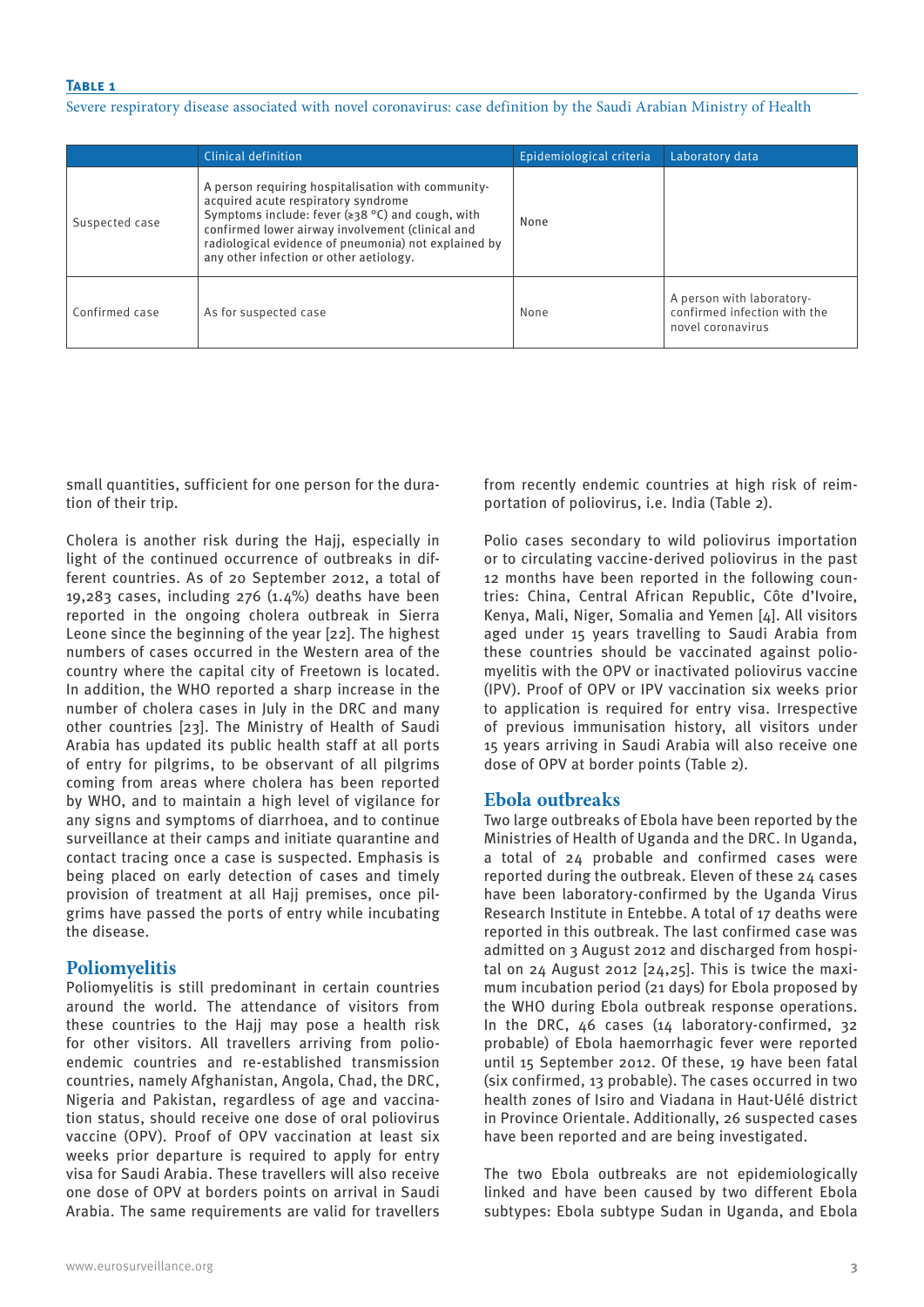# **Table 2**

# Saudi Arabian health requirements and recommendations for entry visas for the Hajj seasons in 2012

|                             | Countries or areas at risk                                                                                                                                                                                                                                                                                                                                                                                                                                                                                                                                   | Requirement                                                                                                                                                                                                                                                                                                                                                                                                                                                                                                                                                                                                                                                                                             |
|-----------------------------|--------------------------------------------------------------------------------------------------------------------------------------------------------------------------------------------------------------------------------------------------------------------------------------------------------------------------------------------------------------------------------------------------------------------------------------------------------------------------------------------------------------------------------------------------------------|---------------------------------------------------------------------------------------------------------------------------------------------------------------------------------------------------------------------------------------------------------------------------------------------------------------------------------------------------------------------------------------------------------------------------------------------------------------------------------------------------------------------------------------------------------------------------------------------------------------------------------------------------------------------------------------------------------|
| Yellow fever                | Africa:<br>Angola, Benin, Burkina Faso, Burundi, Cameroon,<br>Central African Republic, Chad, Congo, Cote d'Ivoire,<br>Democratic Republic of the Congo, Equatorial Guinea,<br>Ethiopia, Gabon, Guinea, Guinea-Bissau, Gambia,<br>Ghana, Kenya, Liberia, Mali, Mauritania, Niger, Nigeria,<br>Rwanda, Senegal, Sierra Leone, Sudan, South Sudan,<br>Togo and Uganda<br><b>South and Central America:</b><br>Argentina, Venezuela, Brazil, Colombia, Ecuador,<br>French Guiana, Guyana, Panama, Paraguay, Peru,<br>Bolivia, Suriname, and Trinidad and Tobago | A valid yellow fever vaccination certificate (at least10 days<br>previously and less than10 years before arrival). In the<br>absence of such a certificate, the individual will be placed<br>under strict surveillance for six days from the last date of<br>potential exposure to infection.                                                                                                                                                                                                                                                                                                                                                                                                           |
| Meningococcal<br>meningitis | a) Visitors from all countries<br>b) Visitors from the African meningitis belt:<br>Benin, Burkina Faso, Cameroon, Chad, Central African<br>Republic, Côte d'Ivoire, Eritrea, Ethiopia, Gambia,<br>Guinea, Guinea-Bissau, Mali, Niger, Nigeria, Senegal<br>and Sudan<br>c) Local pilgrims and the Hajj workers                                                                                                                                                                                                                                                | a) Certificate of vaccination with the quadrivalent<br>(ACYW135) vaccine issued not more than three years<br>previously and at least10 days before arrival in Saudi<br>Arabia<br>b) ACYW135 vaccine (as above)<br>AND<br>ciprofloxacin 500 mg chemoprophylaxis administered at<br>the port of entry<br>c) Vaccination with quadrivalent (ACYW135) vaccine is<br>required for:<br>- all citizens and residents of Medina and Mecca (not<br>vaccinated during the past three years)<br>- all citizens and residents undertaking the Hajj<br>- all Hajj workers (not vaccinated in the past three years)<br>- any individual working at entry points or in direct<br>contact with pilgrims in Saudi Arabia |
| Poliomyelitis               | a) Arriving from polio-endemic countries and<br>re-established transmission countries:<br>Afghanistan, Angola, Chad, the Democratic Republic of<br>Congo, India, Nigeria and Pakistan<br>b) Recently endemic countries at high risk of<br>re-importation of poliovirus:<br>India, Cameroon, Central African Republic,<br>Cote d'Ivoire, Kenya, Mali, Niger, Somalia and Yemen                                                                                                                                                                                | a) All travellers should receive one dose of OPV at least<br>six weeks prior to departure and will receive one dose<br>of OPV at the border on arrival to Saudi Arabia.<br>b) All visitors under 15 years of age should receive one<br>dose of oral polio vaccine (OPV) at least six weeks prior<br>to departure and will receive one dose of OPV at the<br>border on arrival to Saudi Arabia.                                                                                                                                                                                                                                                                                                          |
| Seasonal influenza          | All                                                                                                                                                                                                                                                                                                                                                                                                                                                                                                                                                          | The Ministry of Health of Saudi Arabia recommends that<br>all pilgrims be vaccinated against seasonal influenza                                                                                                                                                                                                                                                                                                                                                                                                                                                                                                                                                                                         |

OPV: oral polio vaccine.